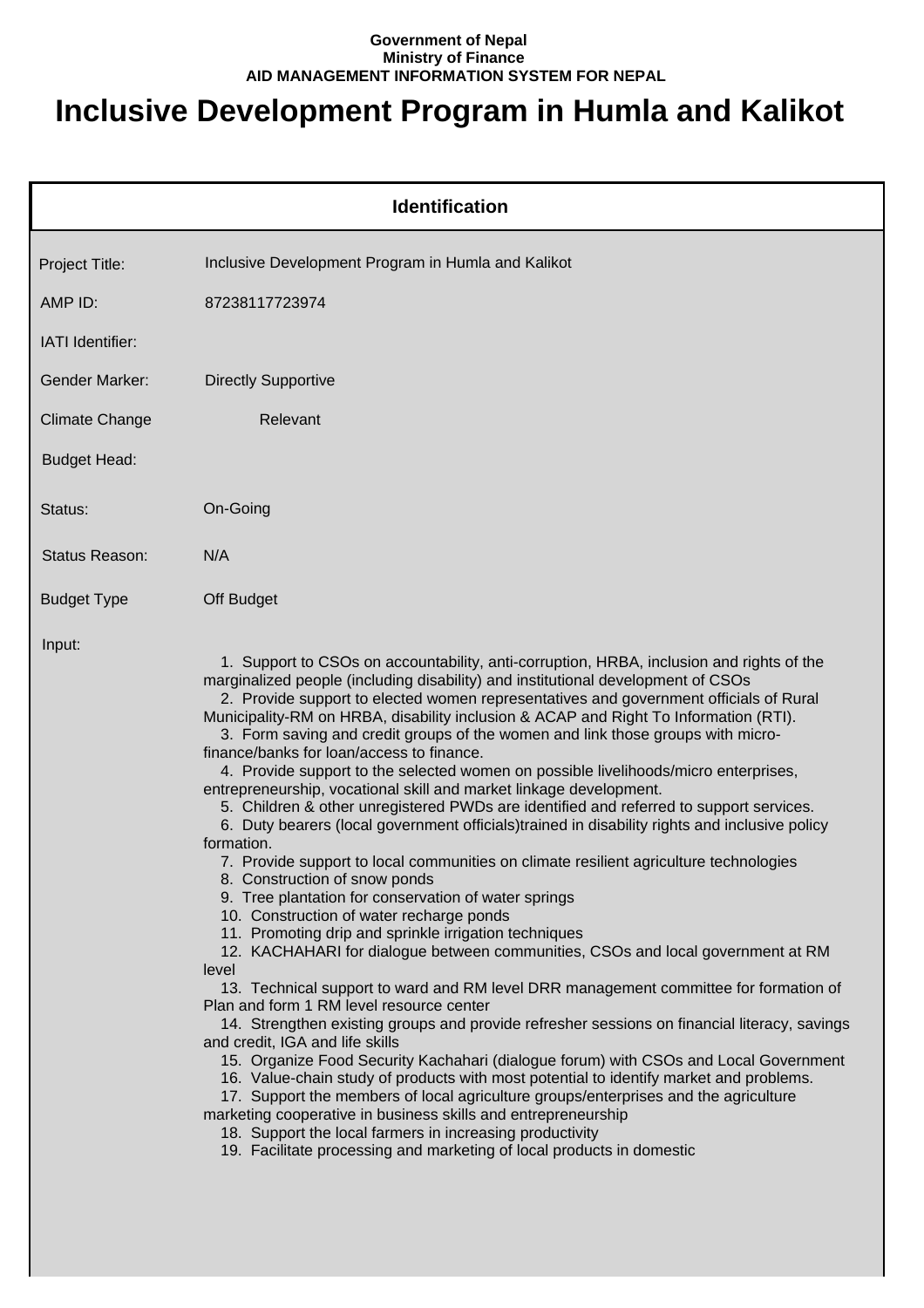|                   | markets/developing market linkages<br>20. Facilitate RM in establishment of accountability mechanisms and inclusive policy<br>formulation for local products development<br>21. Support IGA to ultra-poor families and adolescents<br>22. Formation and strengthen the CHANGE club<br>23. Training /support to local government and school management on inclusive and gender<br>sensitive education<br>24. Support to MHM Facilities in schools                                                                                                                                                                                                                                                                                                                                                                                                                                                                                                                                                                                                                                                                                                                                                                                   |
|-------------------|------------------------------------------------------------------------------------------------------------------------------------------------------------------------------------------------------------------------------------------------------------------------------------------------------------------------------------------------------------------------------------------------------------------------------------------------------------------------------------------------------------------------------------------------------------------------------------------------------------------------------------------------------------------------------------------------------------------------------------------------------------------------------------------------------------------------------------------------------------------------------------------------------------------------------------------------------------------------------------------------------------------------------------------------------------------------------------------------------------------------------------------------------------------------------------------------------------------------------------|
| Output:           | 1. CSOs and RM representatives increased ability and build capacity to influence local level<br>policies, plan and services to support marginalized groups.<br>2. Women are socially and economically empowered<br>3. People with disabilities and their family understand their rights and improve their capacity<br>and local CSO increased their organizational capacity to mainstream disability inclusion.<br>4. Local communities establish DRR and climate resilient practices<br>5. Local government improve knowledge on DRR & Climate Resilient Agriculture<br>technologies<br>6. Increased knowledge and strengthened skills among target women on life skills, financial<br>skills and agricultural skills and shared experience with adolescent girls on life skills<br>7. Girls situation is improved by their mother's (targeted women) diversifying their income<br>source through production and selling of agri-products and other income generation<br>8. Increase in income of marginalized women and their families and improvement of local<br>products value-chain.<br>9. Adolescent girls are empowered to break socio-economic barriers and take hold of<br>opportunities to improve their life situation |
| Outcome:          | 1. An inclusive society and foster sustainable and fair development of the Karnali Province,<br>Nepal promoted.<br>2. Persons with disabilities in Nepal are empowered and able to access their human rights.<br>3. Vulnerable communities in remote mountain areas are more resilient to disaster risk and<br>climate change for the long-term.<br>4. Enhanced food security and reduced exclusion for girls in remote rural communities.<br>5. Created an enabling environment for the most-marginalized women from remote mountain<br>region of Nepal to exercise their Economic, Social and Cultural (ESC) rights.<br>6. Marginalized, excluded and vulnerable adolescent girls enjoy their socio-economic rights<br>and play an active role in their community's holistic development.                                                                                                                                                                                                                                                                                                                                                                                                                                        |
| Impact:           | 1. Promoted sustained, inclusive and fair development of the Karnali Province in Nepal.<br>2. Created environment for the most marginalized women of Sarkegad RM to operate their<br>agri-based enterprises and other income generation activities. Till the reporting period 30<br>women have been producing vegetables, high value crops and poultry production, and selling to<br>the nearby market. To promote their business, they have been engaged in cooperative and<br>taking saving and credit services and have increased income.<br>3. Increased knowledge and technical capacity on DRR policy and provisions, the local<br>government mainstreamed and integrated DRR in all development interventions.<br>4. Strengthened capacity of Civil Society Alliances on advocacy help to advocate on DRR<br>and Climate Resilient Technologies of communities in district and RM.<br>5. Sustained, particularly with regard to: PWDs enjoying their rights, the awareness brought<br>in community level, stronger rights-holders and duty bearers, getting disability ID cards,<br>receiving incentives from government system, the skills/capacities built of PWDs and their family<br>members.<br>6.                     |
| Treasury Type:    |                                                                                                                                                                                                                                                                                                                                                                                                                                                                                                                                                                                                                                                                                                                                                                                                                                                                                                                                                                                                                                                                                                                                                                                                                                    |
| Humanitarian Ald: | No                                                                                                                                                                                                                                                                                                                                                                                                                                                                                                                                                                                                                                                                                                                                                                                                                                                                                                                                                                                                                                                                                                                                                                                                                                 |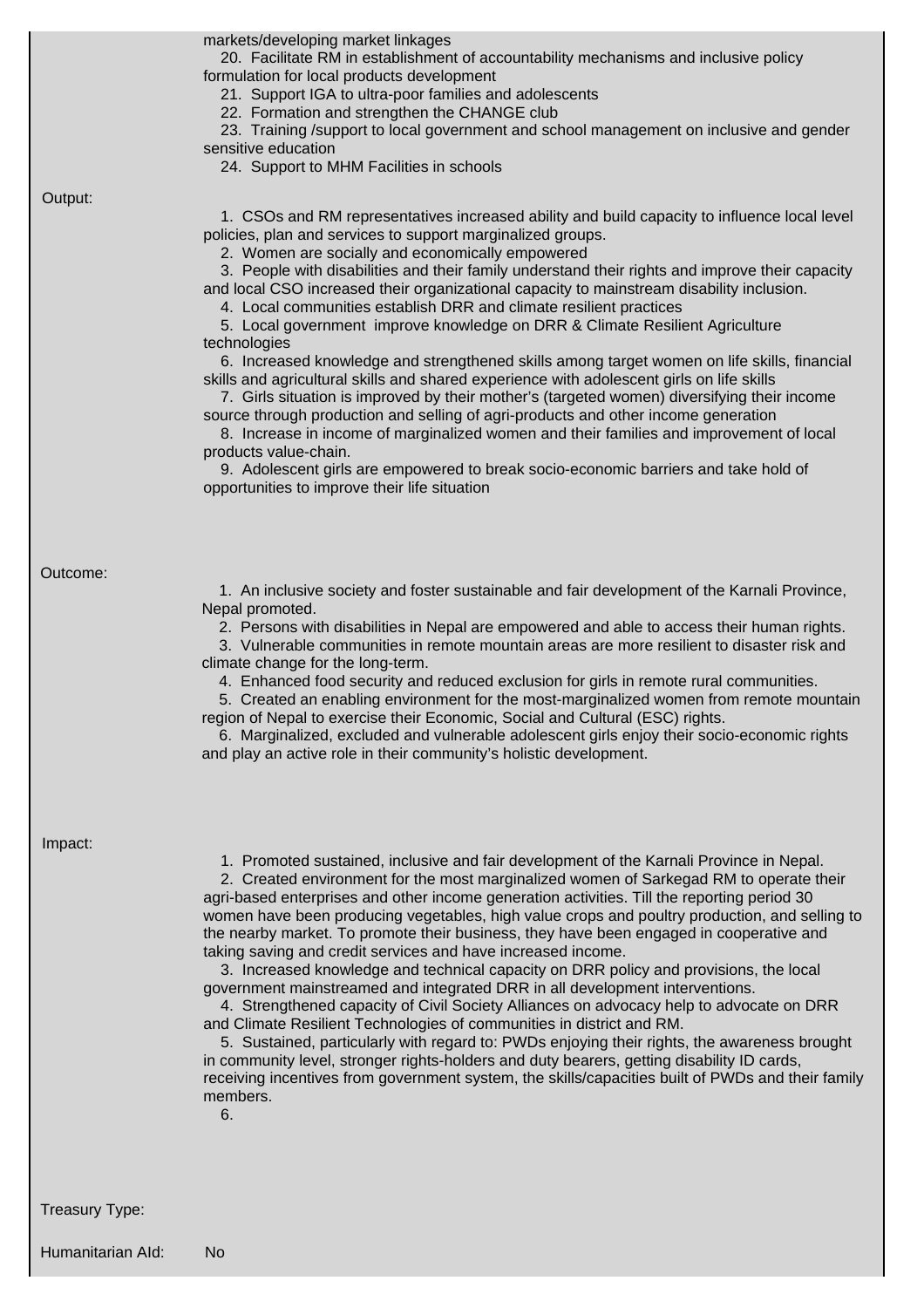|                                       | <b>Planning</b> |  |
|---------------------------------------|-----------------|--|
| Date of Agreement                     | 2020-01-27      |  |
| Date of effectiveness 2020-03-01      |                 |  |
| Proposed Start Date 2020-01-01        |                 |  |
| <b>Actual Start Date</b>              | 2020-03-01      |  |
| Planned Completion 2023-12-31<br>Date |                 |  |

| <b>Location</b> |            |
|-----------------|------------|
| Location        | Percentage |
| Humla (Simikot) | 60.0%      |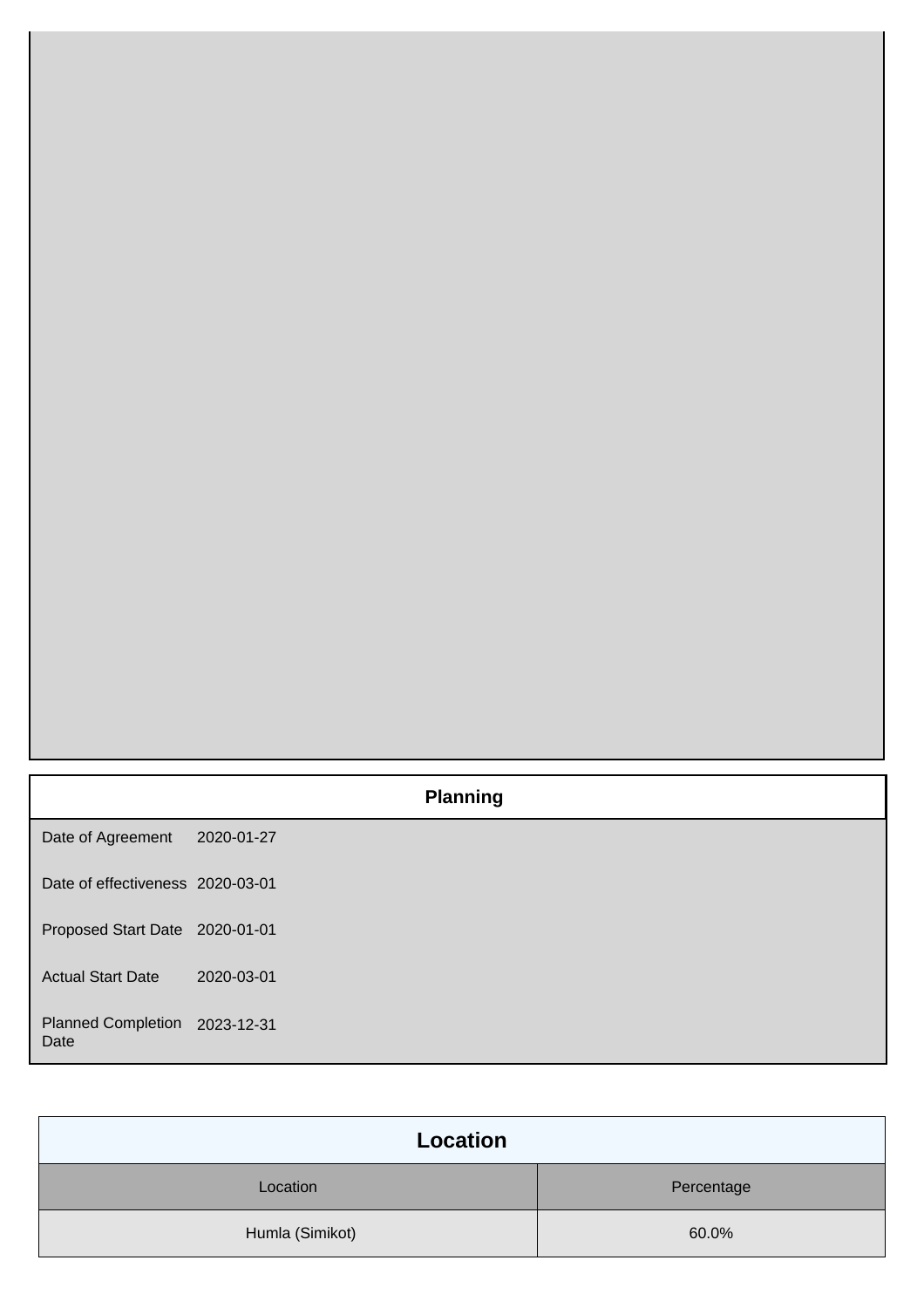| Location          | Percentage |
|-------------------|------------|
| Kalikot (Kalikot) | 40.0%      |

| <b>National Plan</b>                                                                                                            |            |  |
|---------------------------------------------------------------------------------------------------------------------------------|------------|--|
| Program                                                                                                                         | Percentage |  |
| [ Gender Equity, Women Development ] [ Peace, rehabilitation and Inclusive Development ] [<br>National Development Plan (NDP) 1 | 100.0%     |  |

| <b>Sector</b>                                                  |            |
|----------------------------------------------------------------|------------|
| Sector                                                         | Percentage |
| Nepal Sector Classification WOMEN, CHILDREN & SOCIAL WELFARE 0 | 100.0%     |

| <b>Implementing/Executing Agency</b>                     |        |  |  |
|----------------------------------------------------------|--------|--|--|
| <b>Implementing Agency</b>                               |        |  |  |
| Karnali Integrated Rural Development And Research Centre | 50.0%  |  |  |
| <b>NGOs</b>                                              | 50.0%  |  |  |
| <b>Executing Agency</b>                                  |        |  |  |
| <b>NGOs</b>                                              | 50.0%  |  |  |
| Karnali Integrated Rural Development And Research Centre | 50.0%  |  |  |
| <b>Responsible Organization</b>                          |        |  |  |
| Ministry of Women, Children and Senior Citizen           | 100.0% |  |  |
| Donor                                                    |        |  |  |
| <b>Mission East</b>                                      | 0.0%   |  |  |

| <b>Funding</b>             |                       |                    |                               |            |                     |
|----------------------------|-----------------------|--------------------|-------------------------------|------------|---------------------|
| Transaction<br>Date        | Type of<br>Assistance | Mode of<br>Payment | Post Earthquake<br>Assistance | Commitment | <b>Disbursement</b> |
| <b>UNDISBURSED BALANCE</b> |                       |                    | null                          |            |                     |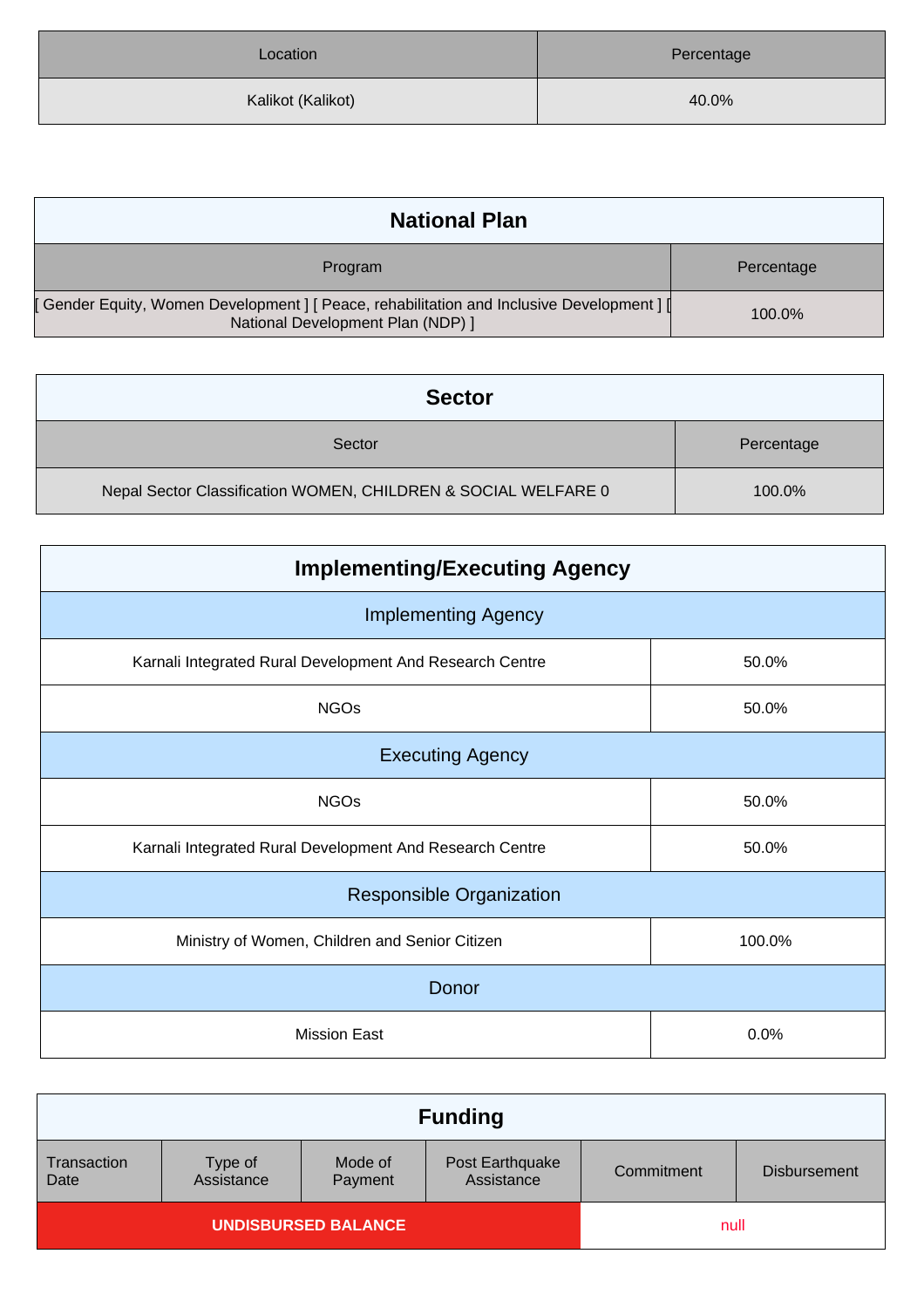| Transaction<br>Date        | Type of<br>Assistance       | Mode of<br>Payment | Post Earthquake<br>Assistance | Commitment | <b>Disbursement</b> |
|----------------------------|-----------------------------|--------------------|-------------------------------|------------|---------------------|
|                            |                             |                    | <b>Mission East</b>           |            |                     |
|                            |                             |                    | <b>Actual</b>                 |            |                     |
| 6/30/2020                  | <b>Grant Aid</b>            | Cash               | No                            | 55,119     | 55,119              |
| 12/31/2020                 | <b>Grant Aid</b>            | Cash               | No                            | 3,994      | 3,994               |
| 6/30/2021                  | <b>Grant Aid</b>            | Cash               | No                            | 14,095     | 14,095              |
| 12/31/2019                 | <b>Grant Aid</b>            | Cash               | No                            | 0          | 313,720             |
| 1/8/2020                   | <b>Grant Aid</b>            | Cash               | No                            | 1,359,706  | Ю                   |
| 6/30/2020                  | <b>Grant Aid</b>            | Cash               | No                            | 0          | 122,091             |
| 12/31/2020                 | <b>Grant Aid</b>            | Cash               | No                            | 0          | 279,431             |
| 6/30/2021                  | <b>Grant Aid</b>            | Cash               | No                            | 0          | 291,579             |
| 12/31/2021                 | <b>Grant Aid</b>            | Cash               | No                            | 0          | 416,166             |
|                            |                             | <b>Total</b>       |                               | 1,432,913  | 1,496,191           |
|                            | <b>Total (Mission East)</b> |                    |                               | 1,432,913  | 1,496,191           |
| <b>UNDISBURSED BALANCE</b> |                             |                    | $-63,278$                     |            |                     |

**Progress Achieved** Progress Achieved: Key Problems: Steps Taken to Solve Problems: